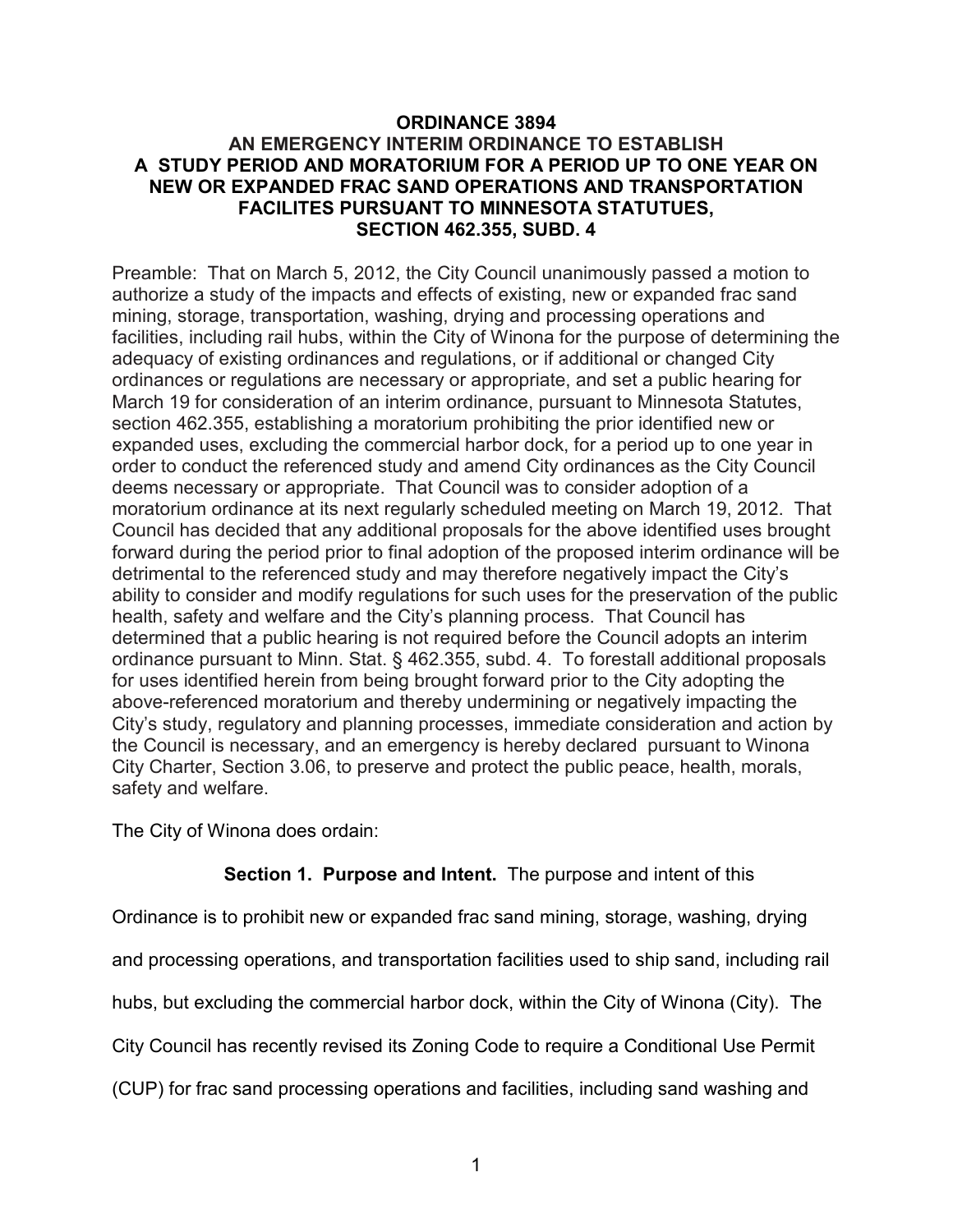drying facilities, and transportation facilities used to ship sand. However, the City Council has not yet had adequate opportunity to fully research, study and consider the impacts and potential impacts of the newly enacted regulations on frac sand processing operations and facilities within the City as well as related transportation facilities used to ship sand in and out of the City, including rail hubs.

## **Section 2. Preliminary Findings.** The City Council hereby makes the

following preliminary findings to serve as the basis for the necessary study to be made during the moratorium period provided in this Ordinance. These preliminary findings serve as the reasons why it is in the public interest for the City to conduct a study and so declare a moratorium by virtue of this Ordinance:

- 1) The current regulations and official controls of the City may not adequately address the negative impact and effects of current, new or expanded frac sand operations and transportation facilities used to ship sand, including rail hubs, and the transportation issues associated therewith in relationship to nearby streets, businesses and neighborhoods.
- 2) Although the City has recently studied the impacts of the existing frac sand operations and transportation facilities within the City in relationship to zoning, the City has not fully researched, analyzed and studied the impacts of such uses in relationship to the comprehensive plan or to determine the adequacy and effectiveness of current and newly adopted regulations in protecting the public health, safety and welfare of the community.
- 3) The public interest and public health safety and welfare requires that the City study, analyze and evaluate the impacts and effects of existing, new or expanded frac sand mining, storage, transportation, washing, drying and processing operations as well as related transportation facilities used to ship sand, including rail hubs, within the City for the purpose of determining the adequacy and effectiveness of existing ordinances and regulations, or if additional or changed City ordinances or regulations, or amendments to the City's comprehensive plan, are necessary or appropriate.
- 4) This moratorium will ensure that any ordinance changes or comprehensive plan amendments will be carefully considered and evaluated and that all the issues, including but not limited to transportation, environmental, fiscal, land use and regulatory, can be fully examined, while protecting the City's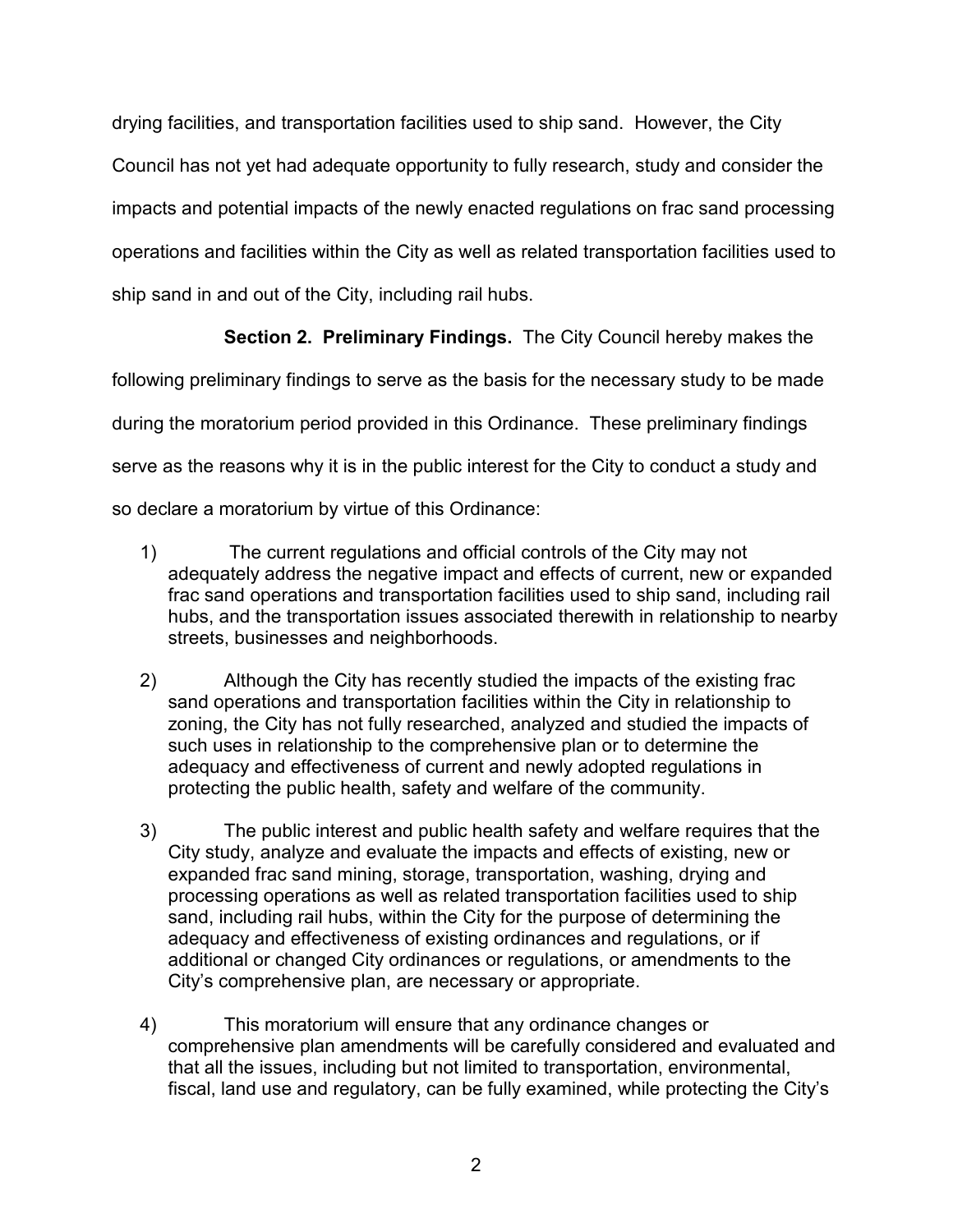planning process and the public health safety and welfare during the moratorium period.

**Section 3. Moratorium Declaration.** For the duration stated herein and until the City has completed a study and adopted any ordinances or amendments to its comprehensive plan deemed necessary or appropriate related to the aforementioned purpose, intent and findings of this Ordinance, the City shall not accept, issue or process any applications, permits, or otherwise allow any of the following new or expanded frac sand mining, storage, washing, drying or processing operations, or transportation facilities used to ship sand, including rail hubs, within the City. This moratorium shall not apply to shipping operations at the commercial harbor dock.

**Section 4. Study.** During the period of this moratorium, City staff will conduct a study; such study to help determine the regulatory controls which may need to be adopted or revised to protect the public's health, safety and welfare related to the aforementioned purpose, intent and findings. In addition, the City staff shall study the comprehensive plan to determine whether an amendment to the comprehensive plan is necessary or appropriate.

**Section 5. Duration.** Unless otherwise provided in this section, this Ordinance shall expire, without further City Council action, one year from the effective date of this Ordinance following final passage by the City Council, or it may be repealed earlier if the Council determines that the requisite studies have been completed and adopted and that appropriate evaluation and action, including any necessary revisions of the City Code or Comprehensive Plan, have been finalized and adopted by the City Council. The duration of this Ordinance may be extended by adoption of a subsequent

3